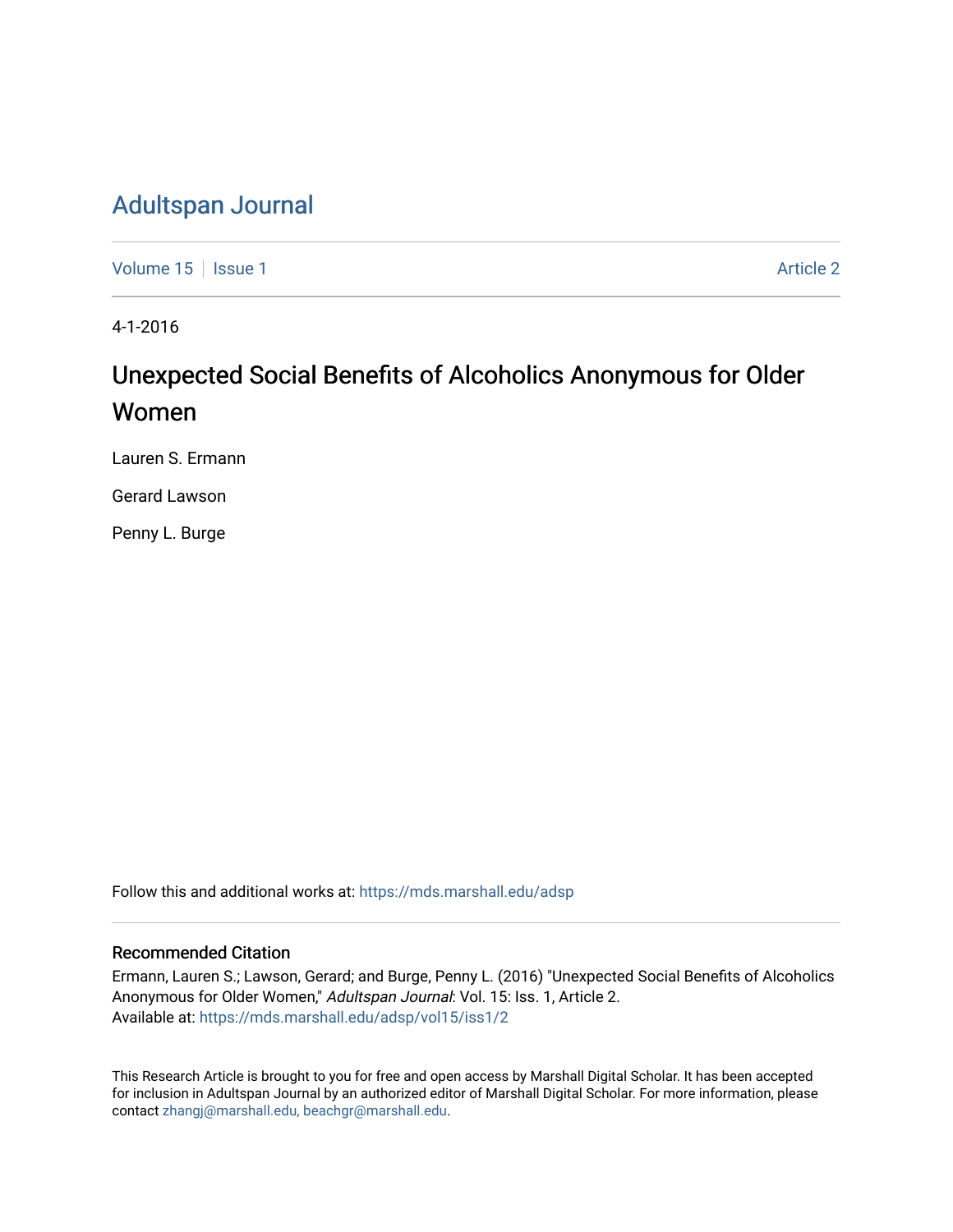| Ermann et al.: Unexpected Social Benefits of Alcoholics Anonymous for Older Wome |                         |
|----------------------------------------------------------------------------------|-------------------------|
|                                                                                  | Revised 10/29/15        |
|                                                                                  | Accepted 10/29/15       |
| <b>RESEARCH</b>                                                                  | DOI: 10.1002/adsp.12016 |
|                                                                                  |                         |

# **Unexpected Social Benefits of Alcoholics Anonymous for Older Women**

## **Lauren S. Ermann, Gerard Lawson, and Penny L. Burge**

*The authors interviewed older women in Alcoholics Anonymous to explore the participants' most beneficial and meaningful experiences in the program. Findings suggested that these women obtained unexpected social benefits from their participation. These benefits are examined through the framework of Carstensen's (1993) socioemotional selectivity theory.*

*Keywords:* Alcoholics Anonymous, older women, alcoholism, social networks, socioemotional selectivity theory

*We've known you forever when you walk through that door.* 

—Hannah

Research on social engagement and its influence on physical and mental health of older adults has been well documented over the past 60 years. According to Havighurst and Albrecht's (1953; Havighurst, 1961) activity theory, successful aging is "the maintenance as far and as long as possible of the activities and attitudes of middle age" (Havighurst, 1961, p. 8). This theory specifically encompasses behaviors and outlooks related to social engagement. Rowe and Kahn's (1997) research in this area created a definition of successful aging that included interpersonal relations, that is, "contacts and transactions with others, exchange of information, emotional support, and direct assistance" (p. 433). The authors highlighted the connections between social engagement in aging and positive health benefits, explaining that successful aging can be viewed in terms

*Lauren S. Ermann, Department of Counselor Education, Radford University; Gerard Lawson, Department of Counselor Education, and Penny L. Burge, Department of Educational Research and Evaluation, Virginia Tech. This article is based on data from the first author's doctoral dissertation completed at Virginia Tech. Data from the dissertation are also used in other original articles, but the focus and findings are not replicated. Correspondence concerning this article should be addressed to Lauren S. Ermann, Department of Counselor Education, Radford University, PO Box 6994, Radford, VA 24142 (e-mail: lermann@radford.edu).* 

*© 2016 by the American Counseling Association. All rights reserved.*

**ADULTSPAN***Journal April 2016 Vol. 15 No. 1* **13**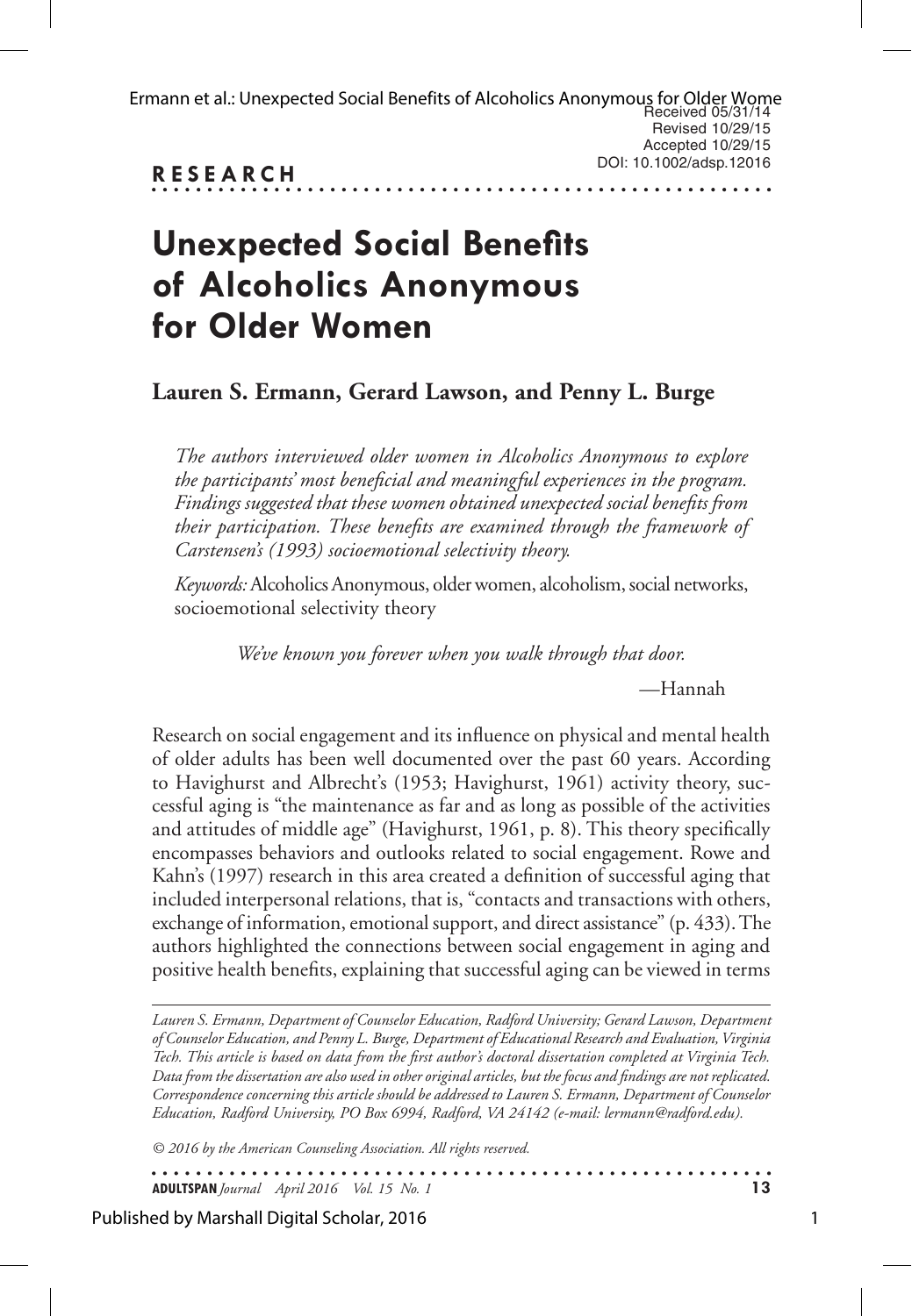of sustained engagement in social and productive activities. Additional research on social engagement in relation to older adults supports the idea that social and emotional connections with other individuals have an influence on both psychological and physical health (Baltes, 1996; Park, Zimmerman, Kinslow, Shin, & Roff, 2012; Thomas, 2011; Tomaka, Thompson, & Palacios, 2006).

## **Social Engagement and Aging in Women**

Social interaction has been shown to promote healthy and successful aging, especially in women; however, as women age, their social circles shrink (Katz, 2002). This phenomenon can be attributed, in part, to the death of spouses, family members, and friends (Katz, 2002). Older women may also experience a decrease in social contacts because of retirement. Their daily interactions may decrease drastically once they leave their jobs. Many of these changes in social networks occur beyond a woman's control.

This constriction of companionship circles can also be viewed through the lens of Carstensen's (1993) socioemotional selectivity theory. This theory posits that a person's focus shifts from information-seeking sources (commonly found in relationships with less familiar people) to emotion-regulating sources (most commonly found in already-established relationships with children or other close family) as the individual realizes that his or her time left to live is limited. Therefore, social networks may shrink because of the increasing selectivity shown by older adults regarding whom they choose to include (Carstensen, 1993). Thus, the reduction of social interaction is self-imposed, purposeful, and intentional.

## **Social Engagement and Alcoholics Anonymous**

Alcoholics Anonymous (AA) was developed, circa 1935, as an approach to alcoholism recovery by alcoholics Bill Wilson and Bob Smith (Alcoholics Anonymous World Services, 2001). The only requirement of AA members is a desire to stop drinking, and members meet in a group format as often as needed with the primary purpose of attaining sobriety and helping others to realize that same goal. AA meetings may be open (i.e., anyone is welcome to attend) or closed (i.e., only alcoholics may attend). AA was viewed as a social organization from its onset. In the foreword to the first edition of *The Big Book* (the AA handbook), the AA group is labeled a "fellowship" (AA World Services, 2001, p. xiii). In 1947, AA's publication, *The Grapevine*, included "The AA Preamble," further establishing the importance of socializing in the AA recovery program. The preamble states that "Alcoholics Anonymous is a fellowship of men and women who share their experience, strength and hope with each other that they may solve

**14 ADULTSPAN***Journal April 2016 Vol. 15 No. 1*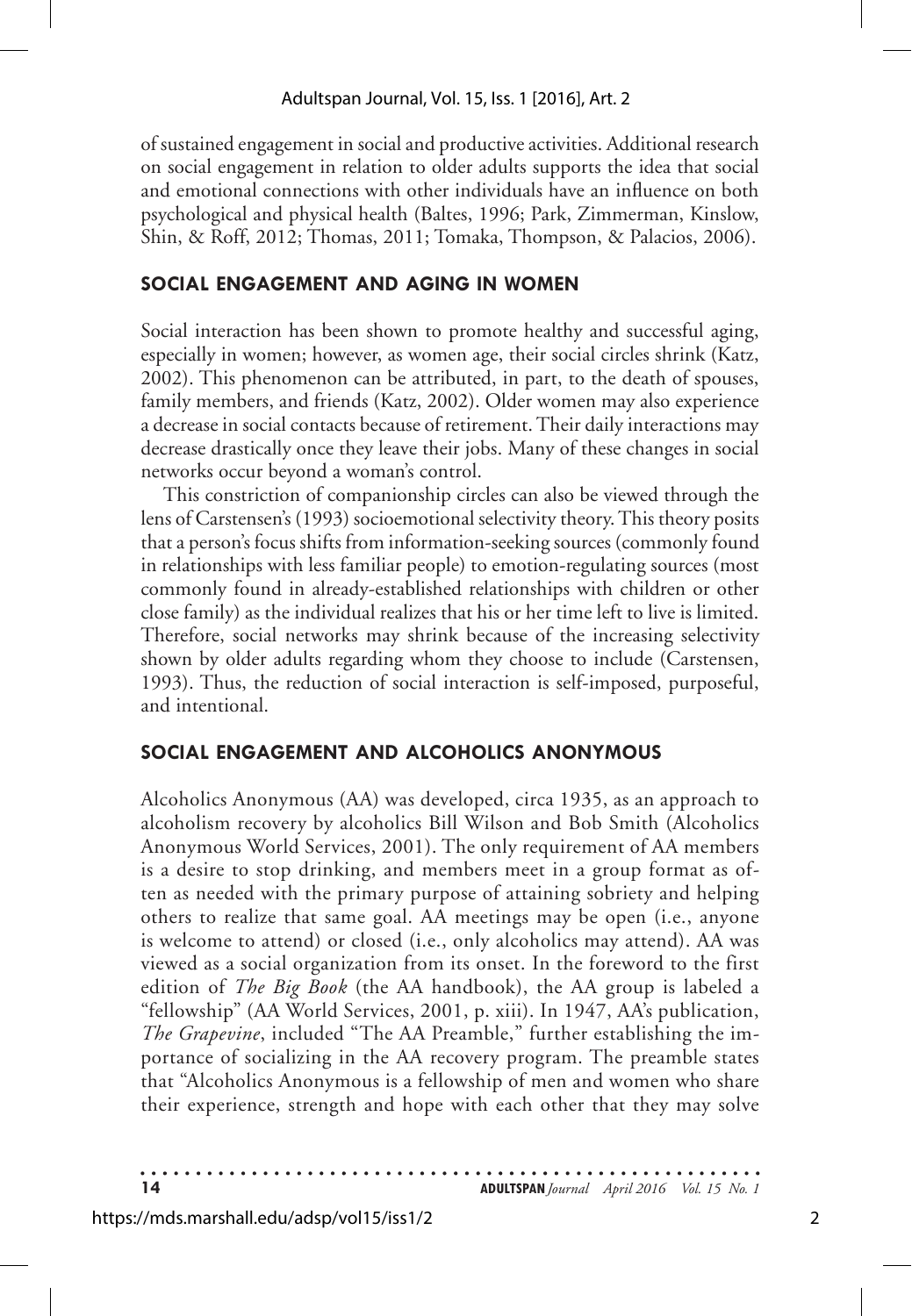their common problem and help others to recover from alcoholism" (AA Grapevine, n.d., "About AA," para. 1).

Machell (1992) further identified fellowship as "client perceived belongingness" (p. 1) and discussed the importance of the concept of fellowship in AA. His research suggested a clear relationship between an individual's perception of fellowship and his or her successful treatment outcomes at a residential treatment center for alcoholism. Thus, AA members rely on one another's support and social interaction to attain and maintain sobriety, and fellowship is a cornerstone of the AA program. AA's primary goal is sobriety, but integral to the program are the group meetings that incorporate an inherent social component.

## **Women in AA and Socioemotional Selectivity Theory**

When the experiences of older women in AA are viewed through the lens of socioemotional selectivity theory, their experiences appear to contradict what the theory suggests. Instead of limiting their social interactions to close friends and family, these older women exhibit strong relationships with other members that extend beyond the formal confines of AA meetings into roles typically met through deep friendships or family relationships. We found that these relationships were not only vital but also nearly unanimously endorsed by the women interviewed for this study. Thus, AA may serve a unique secondary function as a social network. For this sample of older adult women, that secondary function may have been particularly important.

### **Method**

#### **Phenomenology**

We used a qualitative approach and a phenomenological interview process to better understand the lived experiences of older women in AA. In particular, this study centered on the following research questions: (a) What aspects of AA do older women consider beneficial? and (b) How did these older women elicit meaning in their involvement with AA? To assist us in exploring the research questions, we developed an interview guide, which consisted of the following interview questions: (a) What about the AA program is helpful to you? (b) How does being female affect your experience of AA? (c) How does being an older adult affect your experiences of AA? and (d) I'm interested in hearing more about your experiences in AA in terms of meetings, sponsorship, fellowship, and service. What aspects of AA are particularly meaningful? Through these interview questions, we found that the women in this study experienced unexpected social benefits from participating in AA, and these experiences are the focus of the current research.

**ADULTSPAN***Journal April 2016 Vol. 15 No. 1* **15**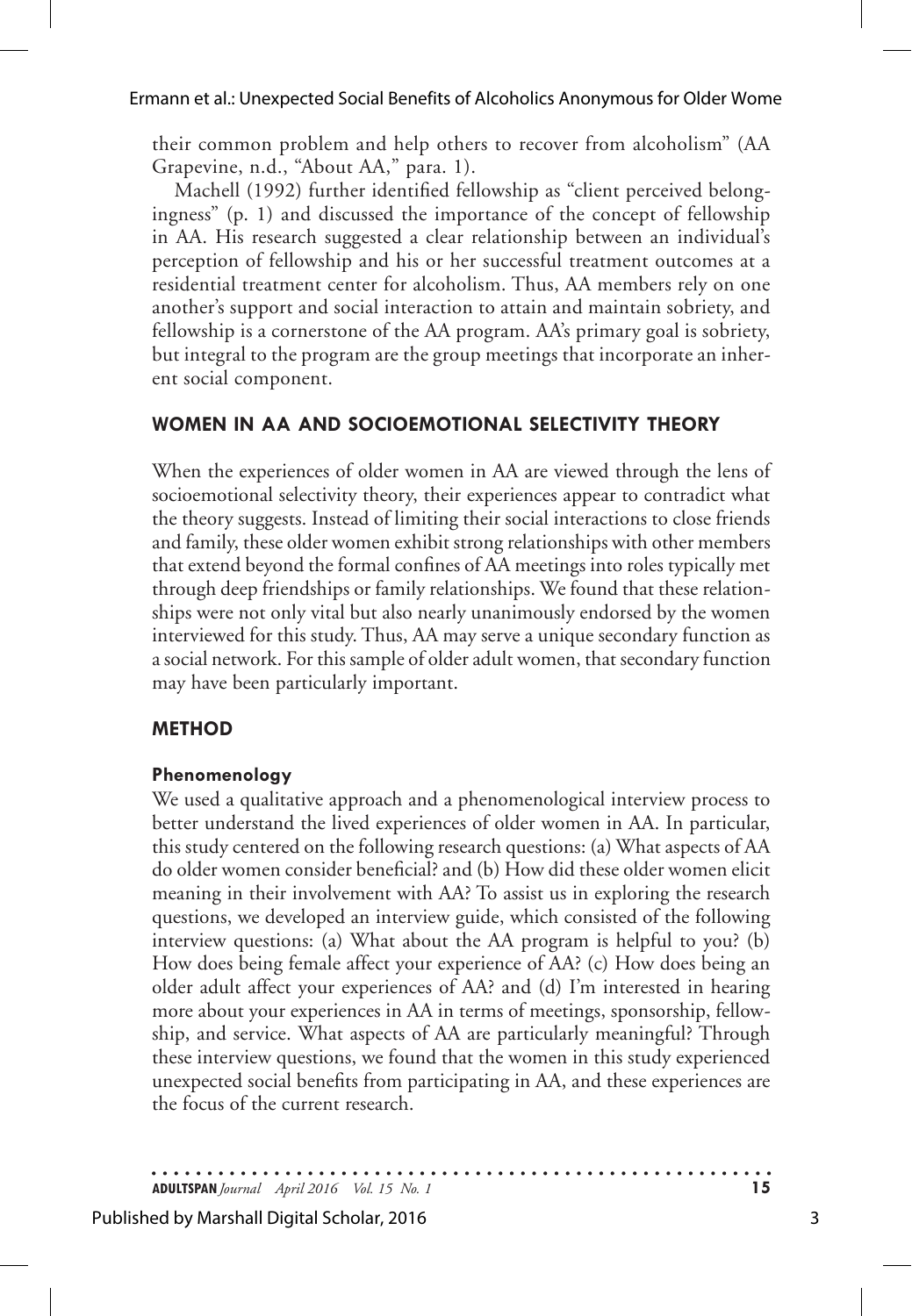## **Participants**

Fourteen older women in AA participated in the study. To be eligible, participants were required to be female, active members of AA (i.e., attended AA meetings on a weekly basis), and 50 years or older. Participants ranged in age from 52 to 81 years ( $M = 61.0$ ,  $SD = 7.3$ ). They represented varied maximum educational levels: Three graduated from graduate school, three completed some graduate school, two received a bachelor's degree, one attained an associate's degree, three completed some college, one graduated from high school, and one obtained a graduate equivalency diploma. Many of the women had limited family support: 10 of the women had no spouse or life partner, five had no children, and nine had no grandchildren. Eight women were employed, five were retired, and one was between jobs. In terms of salary and schooling involved, professions ranged from blue collar (custodian) to white collar (physician). In addition, all but one woman had attended at least one women's-only meeting, and two women exclusively attended women's-only meetings. Table 1 presents descriptive information about the participants (pseudonyms were used).

## **Data Collection**

Participants ( $N = 14$ ) were interviewed by the first author primarily through face-to-face sessions over a 1-year period. For all but one participant, two interviews were conducted, for a total of 27 interviews. The participant who completed only one interview relapsed between the first and second interviews,

|                          |    | <b>Married</b><br>or Life |                | No. of Children | Years<br><b>Drinking</b> | <b>Meetings Attended</b> |      |                                            |
|--------------------------|----|---------------------------|----------------|-----------------|--------------------------|--------------------------|------|--------------------------------------------|
| Participant Age Partner? |    |                           | С              | GC              |                          | Before AA Women Only     | Coed | Career                                     |
| Meg                      | 61 | No                        | 0              | $\Omega$        | 33                       | Yes                      | Yes  | Retired                                    |
| Nancy                    | 59 | No                        |                | 0               | 10                       | Yes                      | No.  | Career counselor                           |
| Rose                     | 64 | No                        | 0              | 0               | 21                       | Yes                      | Yes  | <b>Retired lawyer</b>                      |
| Susan                    | 66 | No                        | 3              | 6               | 18                       | No                       | Yes  | Patient care coordinator                   |
| <b>Beth</b>              | 58 | No                        | 1              | 0               | 19                       | Yes                      | Yes  | Account representative                     |
| <b>Betty</b>             | 64 | Yes                       | 2              | 11              | 22                       | Yes                      | Yes  | Retired                                    |
| <b>Brenda</b>            | 56 | Yes                       | 2 <sup>a</sup> |                 | 15                       | Yes                      | No.  | Case manager and HIV<br>testing in prisons |
| Diane                    | 69 | Yes                       | 1              | 2               | 20                       | Yes                      | Yes  | Retired                                    |
| Ginny                    | 57 | No                        | $\overline{2}$ | 0               | 11                       | Yes                      | Yes  | Laid off                                   |
| Hannah                   | 61 | No                        | 0              | 0               | 14                       | Yes                      | Yes  | Doctor                                     |
| Linda                    | 52 | Yes                       |                | 0               | 16                       | Yes                      | Yes  | Social worker                              |
| Louise                   | 81 | No                        | 3              | 7               | 10                       | Yes                      | Yes  | Retired                                    |
| Mary                     | 58 | No                        | 0              | $\Omega$        | 20                       | Yes                      | Yes  | Banking and manage-<br>ment reporting      |
| Ruth                     | 54 | No                        | 0              | 0               | 27                       | Yes                      | Yes  | Custodian                                  |

## **Table 1**

**Participants' Demographic Information and AA History**

*Note.* All women identified their race as White. AA = Alcoholics Anonymous; C = children; GC = grandchildren. a Partner's children.

. . . . . . . . . . . . . . . **16 ADULTSPAN***Journal April 2016 Vol. 15 No. 1*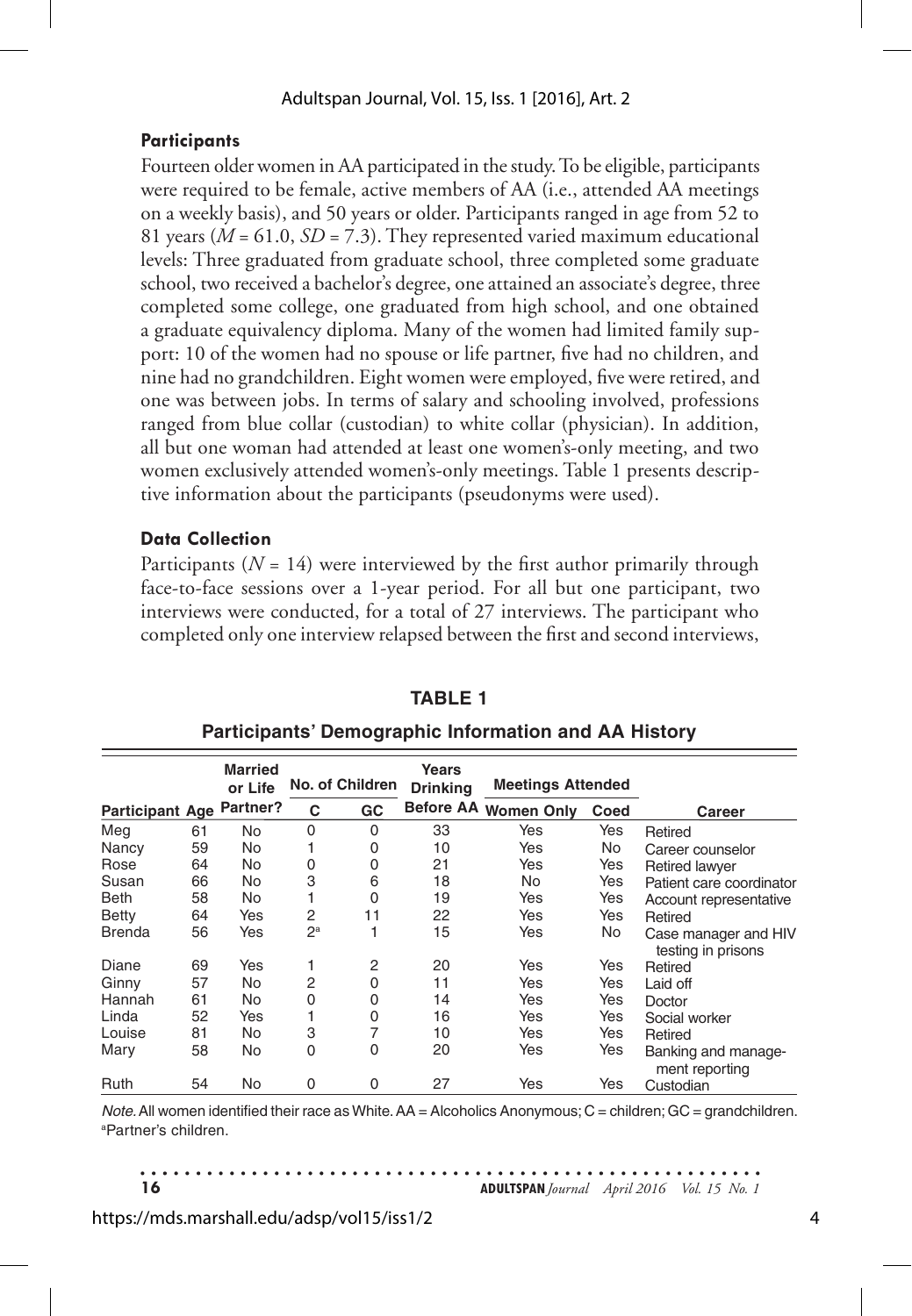and we were concerned that further interviews might hinder her progress toward sobriety. The second interviews occurred within 4 weeks of the first interview. Three of the second interviews were conducted over the phone because of illness or scheduling difficulties. Sessions typically lasted 1 to 2 hours and were held in private homes, offices, and eating establishments to ensure the comfort level and privacy of the participants.

Because of the closed nature of the AA community, a confederate, who is an AA member, assisted with the recruiting of women who met the study criteria. Our sample was homogeneous in that all the participants were White, mostly upper-middle-class women living in and around a small urban community in southwestern Virginia. In every case, we followed strict measures to protect the confidentiality of the interviewees, including assigning pseudonyms in the transcripts and obscuring all identifying information. The women were each forthcoming, and because many of them were interested in this research as a way of giving back, we mailed the results to all the participants upon the study's completion.

Limitations existed with our method of data collection. Because the participants were all obtained through a single recruiter (who often recruited women whom she knew from fellow meetings), this sample was not particularly diverse in terms of race, socioeconomic background, or geographic area. Moreover, with the exception of one woman (81 years old), the demographic leaned more toward the young-old in that the rest of the women ranged in age from 52 to 69 years.

#### **Data Analysis**

All interviews were conducted by the first author, who aimed to depict detailed and accurate descriptions of the data by personally transcribing the interviews (more than 300 pages) from the audio recording. Additional notes with observations about the participants' nonverbal behavior and information about the setting from the first author's field notes were included. In addition, participants were sent a typed transcript for review within 4 weeks of each interview to preserve clarity and accuracy. After a review of the transcripts, the first author highlighted excerpts that reflected a better understanding of the research questions. A constant comparison method was later used to open code these excerpts with an eye for incorporating analogous and differing experiences. Next, these open codes were grouped into categories and subcategories from which the first author later developed broader themes that addressed the research questions (Rossman & Rallis, 2012; Saldaña, 2009). The first author sought to obtain thick descriptions of the data that were rich with detailed information about the participants and their experiences (Creswell, 2013; Creswell & Miller, 2000; Patton, 2002). Transcripts were also reviewed by a second researcher (i.e., the third author), who confirmed that all important concepts were included and assisted with the process of

**ADULTSPAN***Journal April 2016 Vol. 15 No. 1* **17**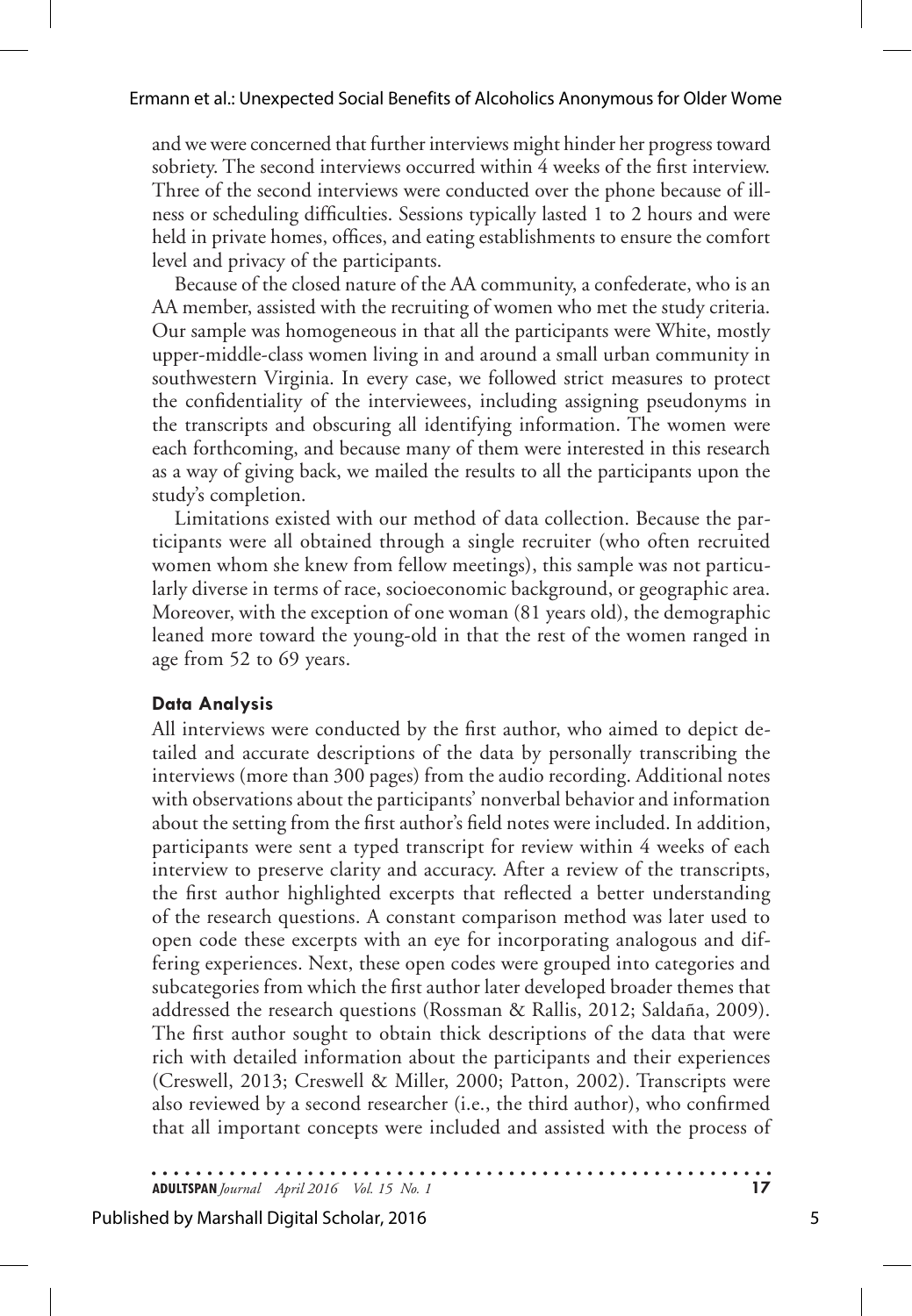identifying constructs. Finally, interviews with participants displayed similar themes throughout their experiences, indicating strong internal consistency. However, divergent themes were also recorded and noted as important when interpreting the findings.

## **Findings**

A major benefit and mechanism for eliciting meaning in AA involved social interactions. Although the AA fellowship offers an inherent social component, the women in our study discussed additional social benefits that they acquired from participating in the program that went beyond attaining and maintaining sobriety. Two themes emerged: (a) unexpected relationship benefits in AA and (b) unexpected support and activities beyond AA. Within these themes, the women cited (a) the value of forging new relationships with other women; (b) the sense of comfort and security derived from social interactions in AA; (c) the support instrumental in other areas, such as smoking cessation, health issues, and day-to-day ups and downs; and (d) the engagement in social activities with other members that exceeded the confines of the meetings, which provided additional avenues for support. A detailed description of themes, categories, and supporting codes are presented in Table 2.

| <b>Theme</b>                                                     | <b>Category and Supporting Code</b>                                                                                                                                                                                                                              |
|------------------------------------------------------------------|------------------------------------------------------------------------------------------------------------------------------------------------------------------------------------------------------------------------------------------------------------------|
| Unexpected relationship benefits<br>in Alcoholics Anonymous      | Relationships with other women<br>Female support<br>Previous female friends<br>One of the guys<br>Relationship with mother<br>Comfort and safety<br>Security<br><b>Touchstones</b><br>Feeling understood<br>Accessibility                                        |
| Unexpected support and activities<br>beyond Alcoholics Anonymous | Support outside of Alcoholics Anonymous<br>Stop smoking<br>Health issues<br><b>Family Issues</b><br>Other activities outside of Alcoholics Anonymous<br>Cliques<br>Holiday celebrations<br>Dinner/coffee<br>Camping<br>Dances<br>Friendships outside of meetings |

**Table 2 Themes, Categories, and Supporting Codes**

| 10 |  |  |  |  |  |  |  |  |  |  |  |  |  |  |  | <b>ANILITED</b> |  |
|----|--|--|--|--|--|--|--|--|--|--|--|--|--|--|--|-----------------|--|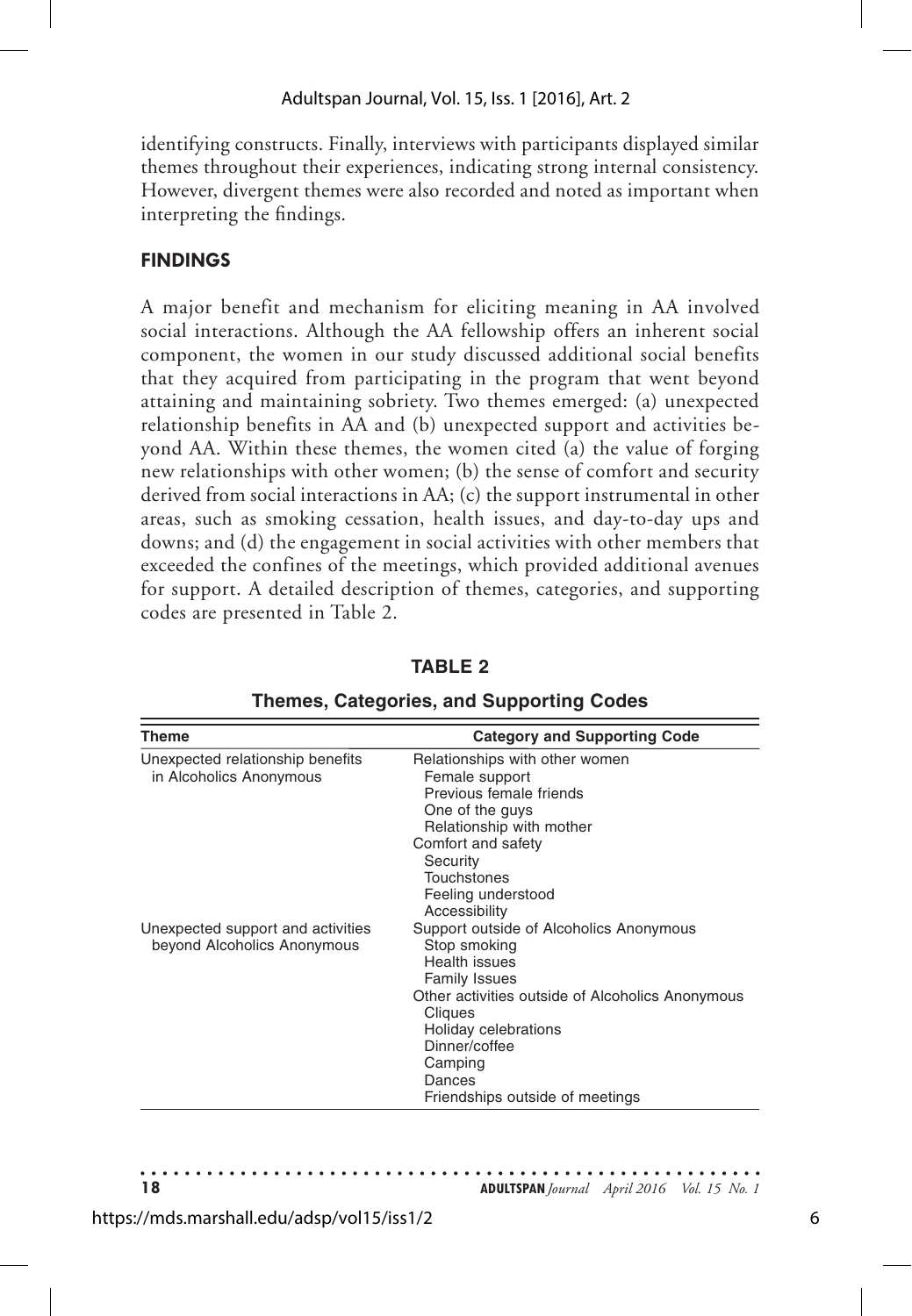#### **AA's Role in Forging Relationships With Other Women**

Although the importance of fellowship in AA was commonly discussed, five of the women specifically mentioned the significance of forming relationships with other women within the theme of relationships. They discussed the value of their female friendships in AA, many of which had been sustained for decades. In particular, the sponsor–sponsee relationship was frequently cited as an avenue of continual and vital female support. It was not uncommon for women to have come into AA without ever having obtained significant female relationships prior to joining. AA often provided the only avenue for women to finally forge essential female friendships that were described using familial terms such as "sisters in sobriety." Ruth, 54, met me (first author) in her home. She was working as a janitor with 17 years of sobriety in AA. Ruth's perspective was unique because she grew up in a home with two recovering alcoholic parents who were a part of AA. Ruth drank for 27 years before joining AA, and she stated that once she became a member, she was able to obtain valuable friendships with women that she had previously lacked.

Well, I can tell you that as a woman, I have changed a lot because before I got sober, I didn't have a whole lot to do with women. I was one of the guys, you know? Since I've gotten sober and I work with a lot of women, I've really gotten to really love women where I didn't before. They were competition.

Like Ruth, Beth, 58, also expressed her appreciation for the female friendships obtained in AA. Beth was a professional, had 5 years of sobriety, and drank for about 19 years before she entered AA. When I met her in her home, she expressed frustration about her long commute to work, which severely limited the time she would normally spend at AA meetings. She explained that, unlike Ruth, she did not drink with the "guys." Instead, she isolated herself and drank alone.

I am very grateful that I've had the women in AA. I have so many wonderful friends that are true friends—girlfriends . . . because as a woman who drank at home, finding friends in the fellowship was very important to get me out of the house and form relationships with other women that had a common bond with them.

For many women, the absence of early healthy relationships with other women was problematic. Linda, 52, a professional in the counseling field with 24 years of sobriety, explained that she did not have a particularly strong relationship with her mother, and began drinking as a young teen. She said that she was able to compensate for the lack of a close maternal relationship through friendships with older women in AA.

**ADULTSPAN***Journal April 2016 Vol. 15 No. 1* **19**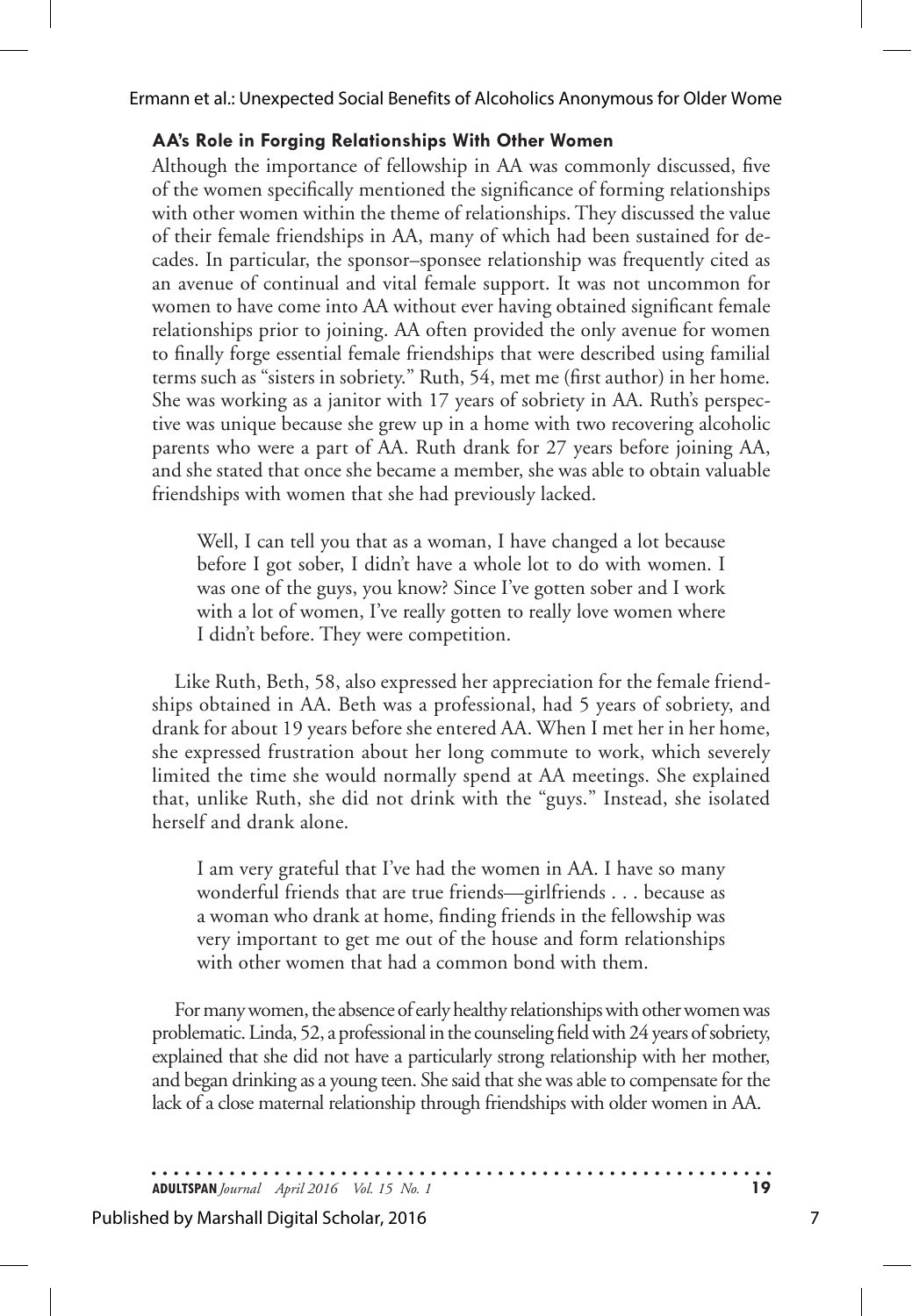For me the meaningful thing is being able to have another woman that I can have a really honest and open relationship with. And I feel like some of those women it just so happens have been older and that's really helpful because I don't really have a great relationship with my mom, so having a place where I can have an opportunity to have that unconditional love from another woman [is important].

In summary, for some of the participants, there was an absence of strong female relationships before joining AA. Women cited the ability to form and maintain new female friendships as a major social benefit of participating in the AA program.

#### **General Sense of Comfort and Safety**

Through the AA fellowship, and the relationships established through this process, the women found more intimate feelings of comfort and safety. They discussed feeling a sense of security when meeting with their "home group" and being welcomed at meetings by "smiling faces." Rose, 64, a retired political staffer with a prominent career and 27 years of sobriety, shared her happiness and relief upon running into AA members outside of the meetings, describing them as "little touchstones all over town." Likewise, Louise, 81, a retiree with 29 years of sobriety, expressed this sense of security metaphorically: "Whenever I'm in a meeting I feel very safe, very comfortable, sort of like sitting on your mama's lap." Meg, 61, a retiree with more than 14 years of sobriety and a close friend of Rose's, explained that the sense of security even transcended the boundary of the meetings. She stated,

It is interaction, so, if I just feel lonely, and there aren't any meetings at that time that I can go to, I can call somebody up. And that's just interaction, communication with another person who I feel comfortable with.

Likewise, Hannah, 61, a physician with 5 years of sobriety, mentioned being able to "pick up the phone" to speak with other members who "know exactly who you are." Brenda, 56, a case worker, had maintained her sobriety for 27 years. We met at a restaurant where she articulated the uniquely intimate qualities of her friendships in AA: "There's no sniping, there's no insecurity, we're comfortable with each other, and we're at the stage in our lives where we really understand how much we need one another."

In summary, participation in AA provided a sense of support and security that the older women in this study greatly valued. Knowing that supportive members were easily accessible in person or through the telephone at any time of day provided the women comfort and peace of mind.

**20 ADULTSPAN***Journal April 2016 Vol. 15 No. 1*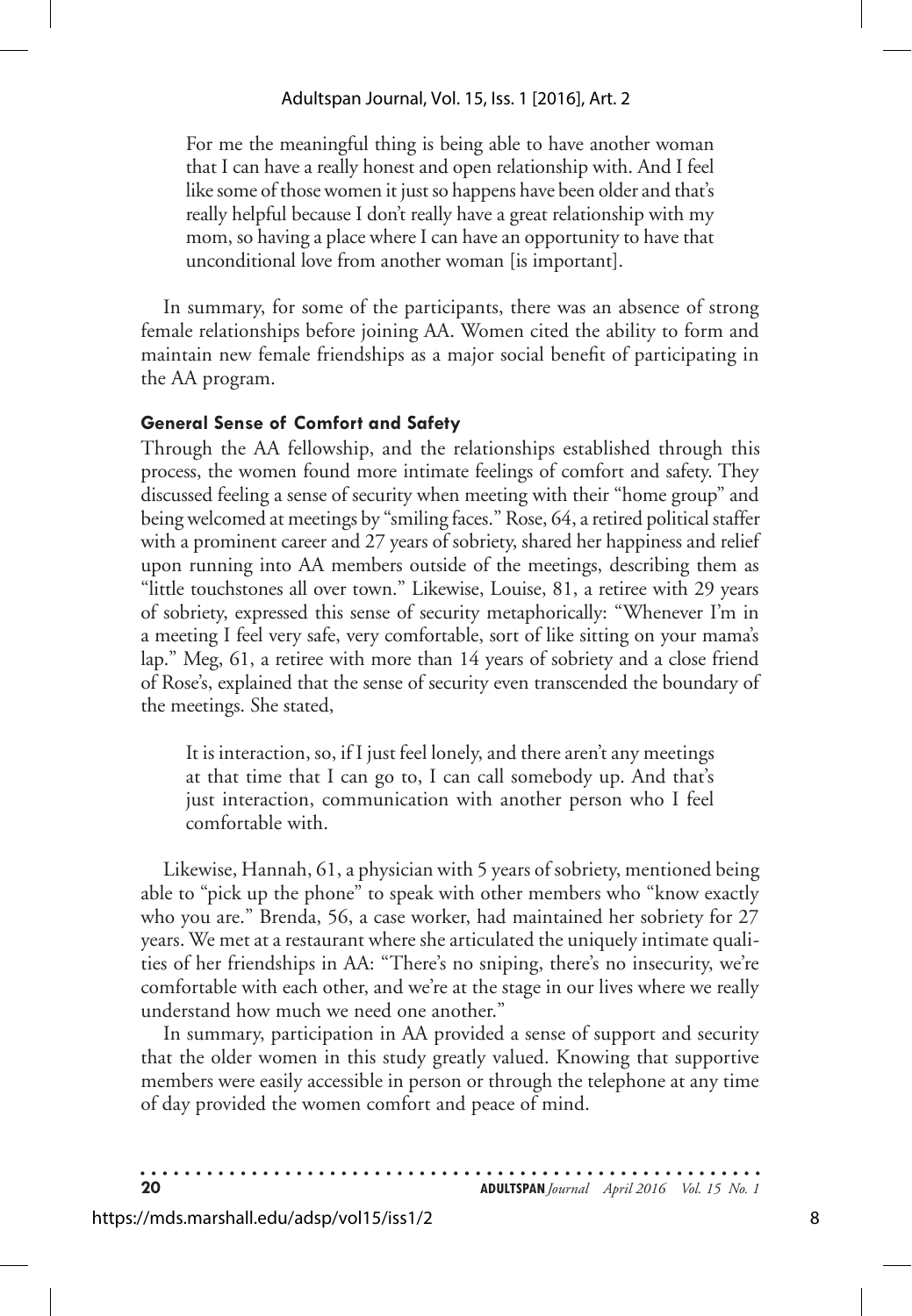#### **Support Beyond Sobriety**

The AA fellowship provided support for attaining and maintaining sobriety, but the interactions in AA also offered support for other facets of the women's lives that were completely separate from issues of drinking. Louise talked about her AA group's assistance in helping her to stop smoking. Dianne, 69, a retiree with more than 31 years of sobriety, was recovering from a bout with cancer that had rendered her bedridden for several months. She explained how difficult it was maintaining sobriety when she was physically unable to attend meetings. At the time of the interviews, she had regained mobility and was feeling better. She expressed gratitude toward the women in AA for supporting her when she was being treated for her illness: "And of course a tremendous amount of my support came from [the AA experience], and friends that I've had for years, 20 some years, stuff like that."

Dianne further described how her AA friends provided meals and visited her in the hospital. Other participants cited obtaining support in AA through the day-to-day ups and downs. Rose explained, "That group has been with me through parents dying, divorce, crazy sister, work stuff, hip replacement, all the life stuff . . . we sort of get to do life with each other, it's a real community."

In summary, the support offered to the women through the AA fellowship exceeded the confines of sobriety and included support for many other life challenges as well. Women expressed their gratitude for this assistance, considering it another valuable social benefit of AA membership.

#### **Common Activities Beyond AA Meetings**

Women described their fellowship activities as extending beyond the rooms of AA. Most commonly mentioned was meeting for dinner, coffee, or dessert after an AA meeting. However, beyond that, the women explained that individuals who joined at similar times formed a "cohort" or "clique" and often socialized as a group outside of AA meetings. Linda stated,

But fellowship is huge, and when we were in [state] I think I told you that [daughter's] dad was really connected and had gotten sober with this group of people about the same age and they became a really great support system and we all did stuff all the time together so I've been a part of that.

Betty, 64, a retiree with 25 years of sobriety, described going shopping with her "AA buddy" and, more significantly, spending Christmas with AA friends listening to Christmas carols. Another, sometimes significant, obstacle that the older women faced was accessing meetings, because some did not drive because of health issues. Once again, the AA fellowship exceeded the meeting boundaries in that other members readily volunteered to pick the

**ADULTSPAN***Journal April 2016 Vol. 15 No. 1* **21**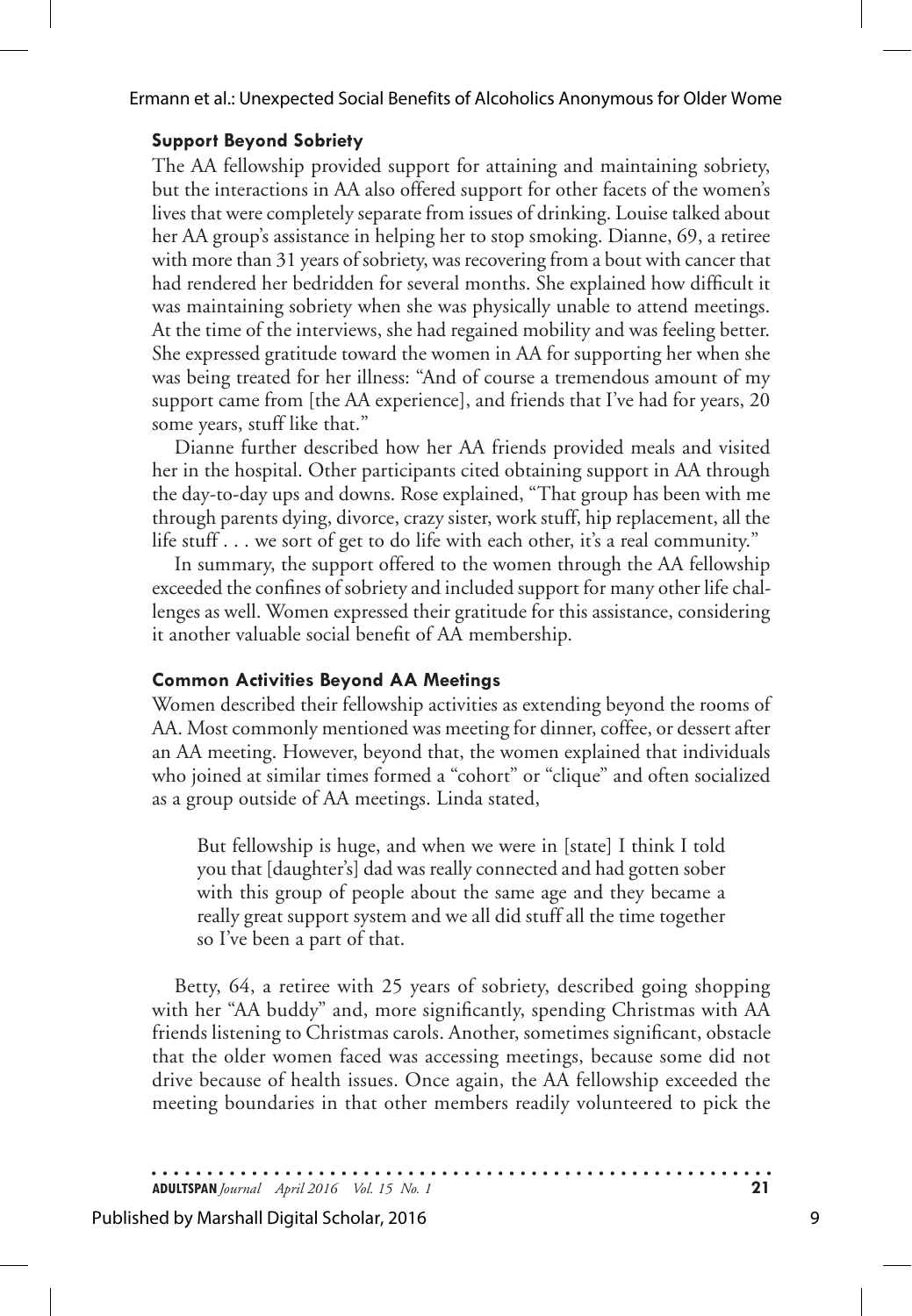older women up or take them home. Rose discussed going to dances and parties with AA friends, and Dianne mentioned camping and playing sports. Regarding the importance of extracurricular events with other AA members, she said, "It helps, especially early on, it helps you connect . . . with safe people, something in common. Something with people you probably would be friends with anyway."

Louise maintained a relationship with a fellow AA member long after he moved to another state. She recalled that he still stops to see her on his way to visit family in the north. The relationship encompassed much more than support for sobriety, and Louise is close with his entire family.

In summary, these older women in AA reported participating in activities with fellow members that went beyond the meetings. The women maintained a physical connectedness in many other areas of their lives, ranging from sharing leisure activities to celebrating holidays together.

## **Discussion**

The complexity and prominence of AA friendships in the lived experiences of older women in AA were not asked about or expected (or even suspected), but rather grew organically, first from the interviews themselves and then further crystallized upon interview coding. Although the most important aspect of fellowship was probed, we did not conceptualize fellowship as being a relationship beyond the confines of the AA meetings or transcending the topic of sobriety. Socioemotional selectivity theory suggests that the women in the study would begin to extricate themselves from the types of relationships that they would encounter in AA; however, our results demonstrate otherwise. Through the course of the interviews, it became clear that socializing among this population was not a small advantage, but rather a core benefit of AA membership. Many of the women interviewed are retired and discussed the losses in their lives from divorce or the death of companions (as mentioned previously, of the 14 women, 10 were neither married nor had a life partner). Although they did not directly address how AA helped them remain socially engaged despite these losses, there was a universal sense of gratitude for their involvement in, and social benefits derived from, the program. Moreover, many social activities with non-AA adults involve alcohol, adding a challenge to friendships outside AA and putting a further premium on those friendships inside the program.

### **Implications for Counselors**

The relationships that our participants forged in the AA program were intimate, were nourishing, and encompassed much more than just support for sobriety within the meeting boundaries. Havighurst and Albrecht's (1953; Havighurst,

**22 ADULTSPAN***Journal April 2016 Vol. 15 No. 1*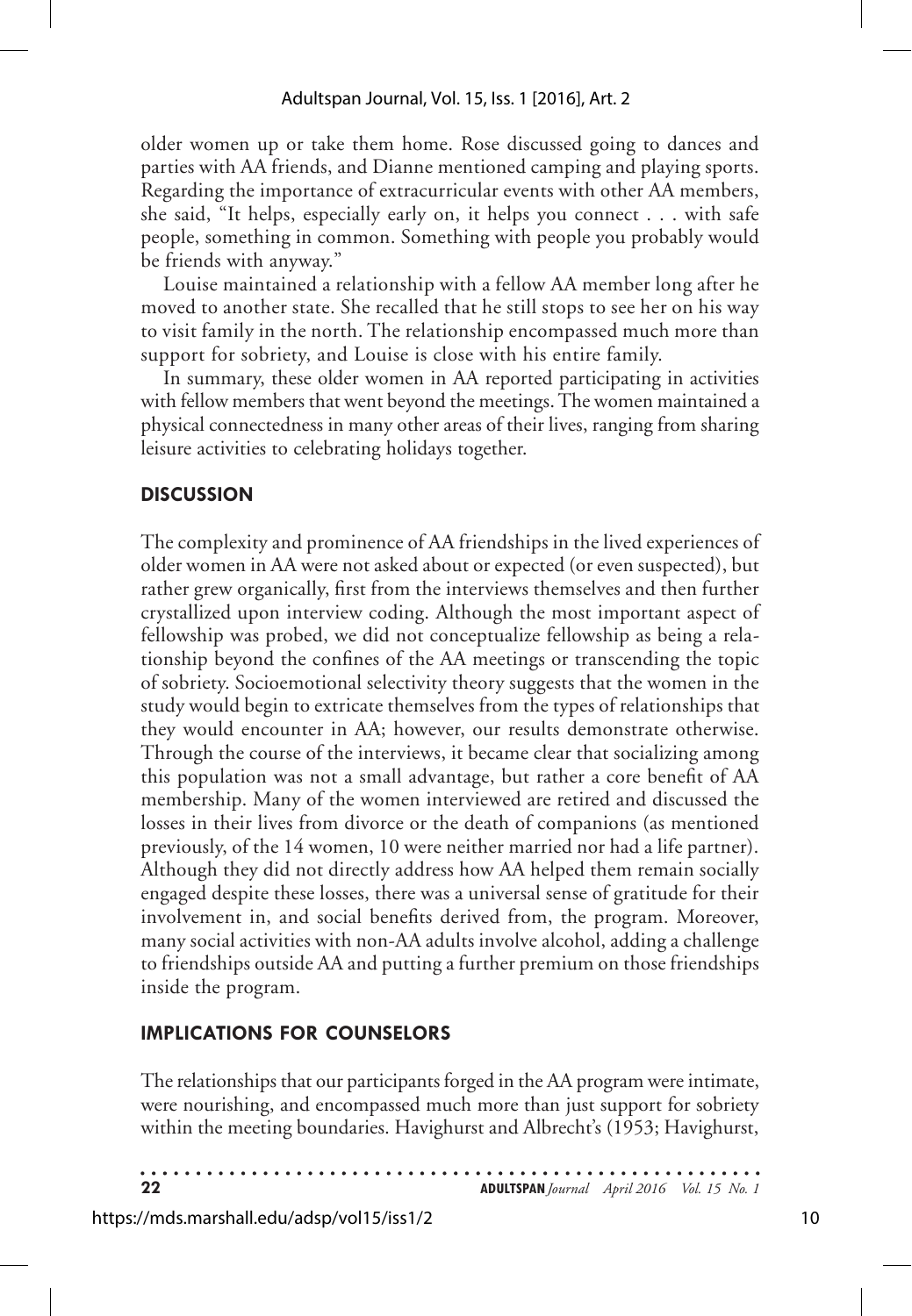1961) and Rowe and Kahn's (1987) research demonstrated links between continued social engagement in old age (i.e., activity theory) and successful aging. In support of this theory, the women in this study generally attributed physical health benefits (e.g., sobriety) and mental health benefits (e.g., coping mechanisms, self-confidence, a feeling of acceptance) to their continued involvement with the AA fellowship. Although friendships are likely important across the AA demographic, our study suggests that the relationships forged by this particular population of older women are significant for two reasons. First, socioemotional selectivity theory suggests that these types of friendships are not desired or pursued at this point in the life span, and, second, older women, in particular, can benefit from the avenues for social engagement that encompassed all aspects of their lives.

Counselors and other professionals working with older female clients struggling with alcoholism might wish to discuss AA's social benefits and their links to successful aging. In addition, counselors might emphasize the social benefits of other types of support groups and encourage clients to actively pursue what might otherwise be a missed opportunity for establishing friendships. Counselors engaged in group counseling, especially groups associated with older women, addictions issues, or both, might wish to emphasize the social component of the group beyond the counseling realm. Encouragement may be offered for members of the group to meet between or beyond therapy sessions. For individuals who are introverted, are shy, or find socializing difficult, a "prescription" from a counselor or health care professional to seek friendships from within the group might ignite a social network that inertia would have otherwise precluded.

#### **References**

AA Grapevine. (n.d.). *About us.* Retrieved from http://www.aagrapevine.org/content/about-us

Alcoholics Anonymous World Services. (2001). *Alcoholics Anonymous: The story of how many thousands of men and women have recovered from alcoholism* (4th ed.). New York, NY: Author.

Baltes, M. M. (1996). *The many faces of dependency in old age.* New York, NY: Cambridge University Press.

Carstensen, L. L. (1993). Motivation for social contact across the life span: A theory of socioemotional selectivity. In J. E. Jacobs (Ed.), *Nebraska symposium on motivation, 1992: Developmental perspectives on motivation* (pp. 209–254). Lincoln: University of Nebraska Press.

Creswell, J. (2013). *Qualitative inquiry and research design: Choosing among five approaches* (3rd ed.). Thousand Oaks, CA: Sage.

Creswell, J., & Miller, D. (2000). Determining validity in qualitative inquiry. *Theory Into Practice, 39,* 124–130.

Havighurst, R. J. (1961). Successful aging. *The Gerontologist, 1,* 8–13.

Havighurst, R. J., & Albrecht, R. (1953). *Older people.* New York, NY: Longmans, Green.

Katz, R. S. (2002). Older women and addictions. In S. L. A. Straussner & S. Brown (Eds.), *The handbook of addiction treatment for women* (pp. 272–297). San Francisco, CA: Jossey-Bass.

Machell, D. (1992). A psychological rationale in support of the Alcoholics Anonymous' concept of fellowship. *Journal of Alcohol and Drug Education, 37,* 1–16.

Park, N., Zimmerman, S., Kinslow, K., Shin, H., & Roff, L. (2012). Social engagement in assisted living and implications for practice. *Journal of Applied Gerontology, 31,* 215–238.

Patton, M. Q. (2002). *Qualitative research & evaluation methods* (3rd ed.). Thousand Oaks, CA: Sage.

Rossman, G. B., & Rallis, S. F. (2012). *Learning in the field: An introduction to qualitative research* (3rd ed.). Thousand Oaks, CA: Sage.

. . . . . . . . . . . . . . . . . . . . **ADULTSPAN***Journal April 2016 Vol. 15 No. 1* **23**